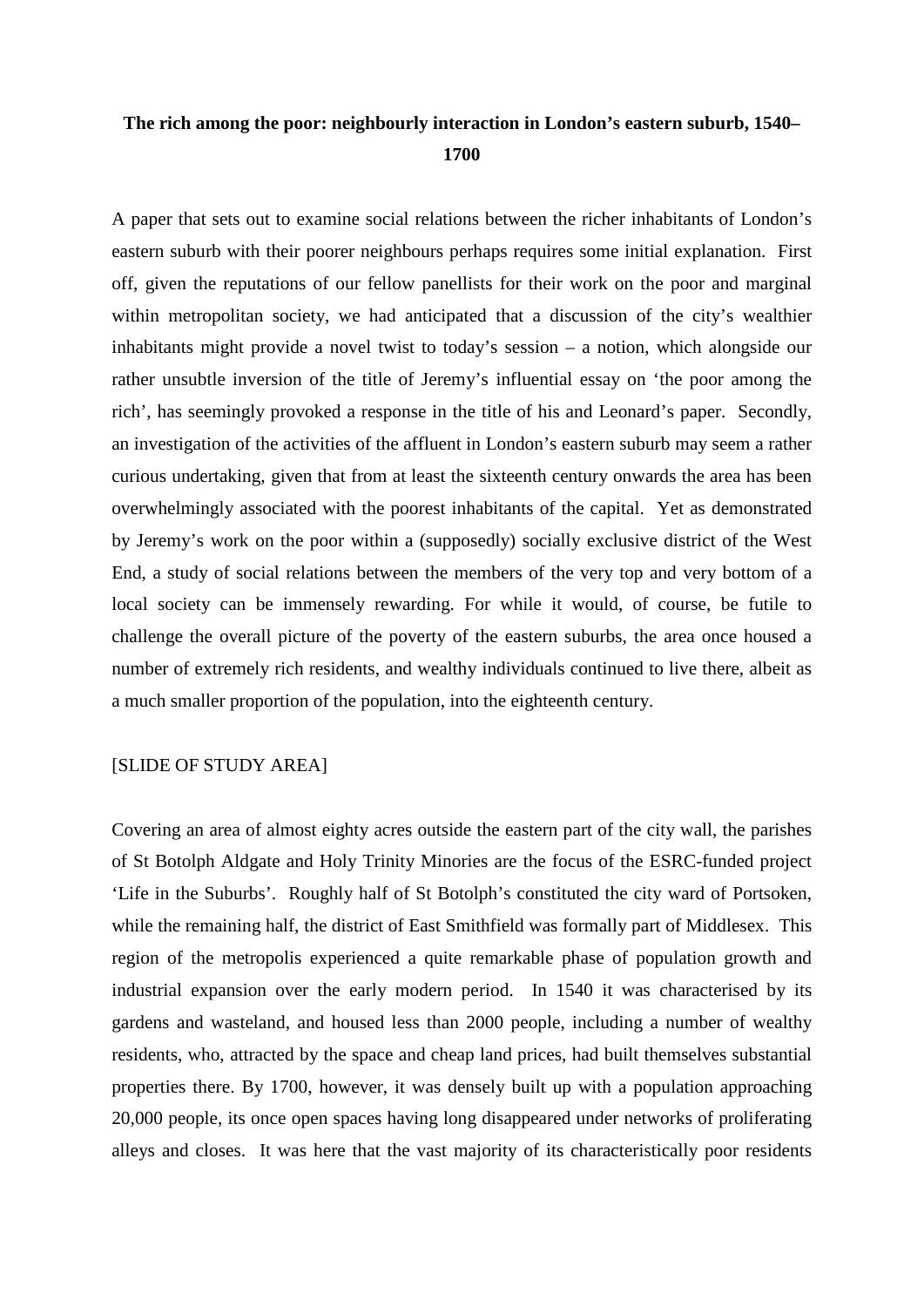crammed themselves into inferior dwellings, surrounded by brewhouses, armament works, and manufacturers of tallow, saltpetre and other noxious substances.

We can be fairly certain that the overall proportion of substantial households in the area decreased markedly over this period, and the Table gives a general impression of this trend in Portsoken ward, based on assessments of wealth taken at different moments of time.

[SLIDE OF TABLE – with sources]

Thus in a region where the highest assessment to the 1541 subsidy was that of the beerbrewer John Franke at £1000, well over twice the amount at which the knight Sir Arthur Darcy was assessed, we are privileging financial evaluations of wealth above titles or occupations in identifying the rich. But how did such inhabitants react to the changing society around them? The greater proportion of them clearly moved away. But what of those who remained? Did they inhabit an entirely separate social world, or did they interact with the poor and take note of their plight? One way of exploring what at least some of the rich thought of their poorer neighbours is through examining their charitable activities towards them. The focus of our attention today lies in *pre-* and *post mortem* giving, and turning in particular to those acts which led to direct interaction between rich and poor. Our work on this subject is very much in the early stages, and we will at times refer to general patterns in the absence of specific figures. What becomes apparent is that there is a gradual shift away from testamentary bequests to the poor in the seventeenth century, a trend that has been identified in other work on London.<sup>[1](#page-1-0)</sup> However, in its discussion of the less familiar topic of lifetime charity practices, the paper reveals the extent to which the rich, in a unique society in which the poor most have appeared an ever-increasing social threat, were willing to offer their less fortunate neighbours sustenance and succour.

To begin it is worth emphasising the scale of poverty within the parish. St Botolph's was a parish that was badly in need of charity above and beyond the local and City-wide provision of poor relief; in 1589 the collection of the poor rate brought in just  $\text{\pounds}20$  $\text{\pounds}20$  $\text{\pounds}20$ .<sup>2</sup> It was one of the parishes that drew aid from the wealthier parishes in London, and in a not untypical comment in a 1655 petition to Christ's Hospital for the taking in of parish children, the vestry pleaded

 $<sup>1</sup>$  Archer, article on charities; Boulton, giving.</sup>

<span id="page-1-1"></span><span id="page-1-0"></span> $2$  Archer, 162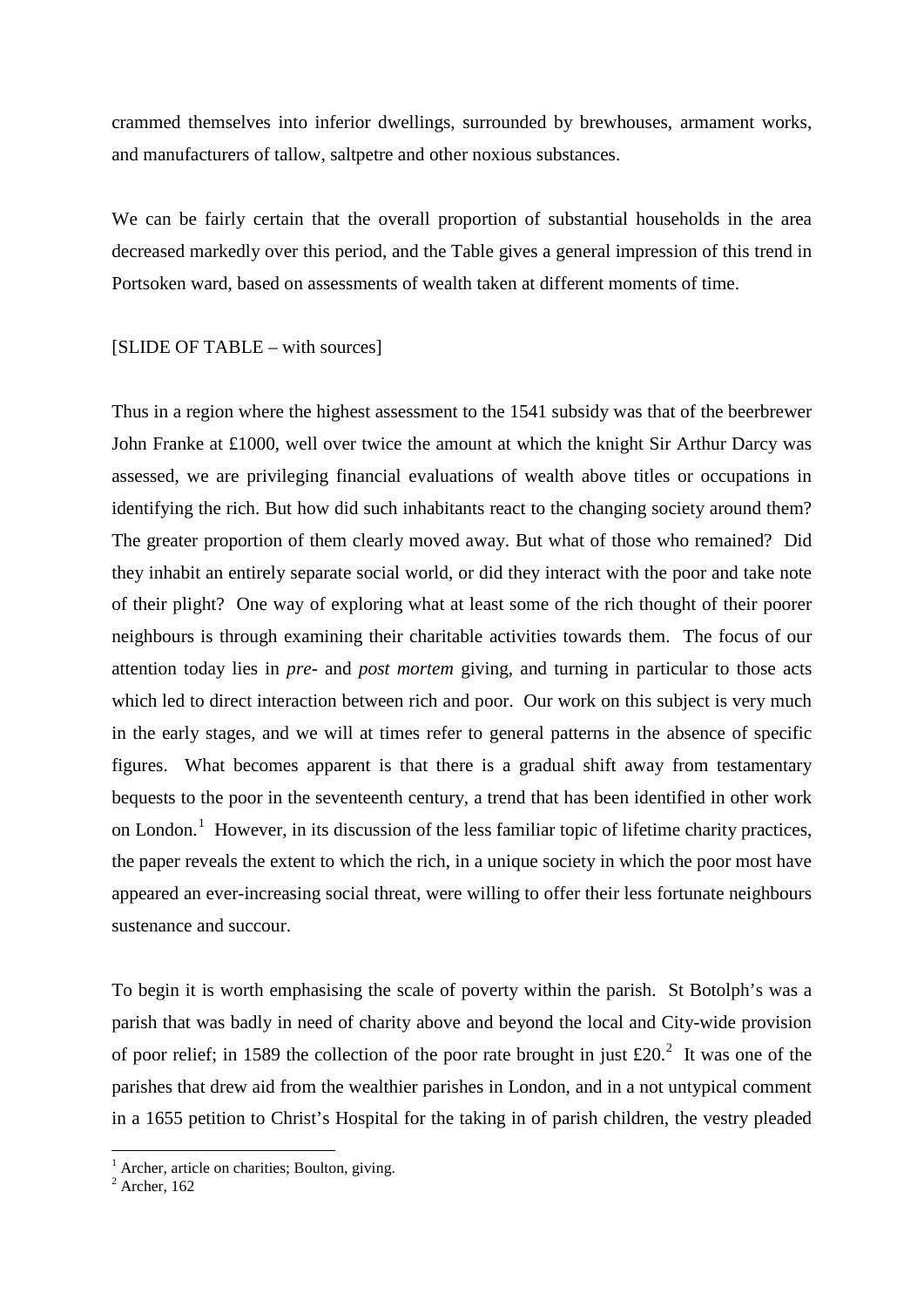they 'hath bine Continually very Much Surcharged and over burdened wth miserable pore People, and hundreds of pore distressed Children & orphanes, the number of whom is now much more than euer Increased.<sup>[3](#page-2-0)</sup>

Virtually every vestry meeting was concerned with dealing with the parish poor in some respect. Indeed the record keeping of relief and charity was such that a separate set of poor accounts was generated from the churchwardens' normal accounts in the 1620s, which was used to capture the precise nature of receipts and disbursements until the last quarter of the century.

## [SLIDE OF TOTALS]

Part of this book-keeping involved the detailed recording of the specific bequests of wealthy individuals that were specifically aimed at relieving the poor. Many pre- and post-mortem gifts were one off cash payments to be administered by the churchwardens, and recorded in the parish clerk's memoranda books or churchwardens' poor accounts. Some charity in the period included properties that were settled on the parish, which were either employed to generate rents for the benefit of the poor, or were used directly for housing those who were unable to pay even the low rents that could be found in the district. These houses were often in the wealthier areas, such as the widow Mary Bristow's house on the High Street which in the 1620s generated a rent of £3 6s 8d for the poor;<sup>[4](#page-2-1)</sup> or the lawyer and vestryman Toby Wood's extensive tenement next to Aldgate;<sup>[5](#page-2-2)</sup> and there were others Located in The Minories and Rosemary Lane. Thus in these densely settled wealthier areas, substantial inhabitants could find themselves the immediate neighbours of pensioners, orphans or children with sick or absconded parents.

Substantial bequests in the wills of the rich for the benefit of the poor, and the commemoration of the giver in the parish life and service, were commonplace in the late  $16<sup>th</sup>$ and early  $17<sup>th</sup>$  centuries. These gifts are often recorded multiple times across several sources, usually quoting the will or other document drafted by the giver, and the *rules* for both the spending of the gift and the manner of the commemoration are routinely discussed, amended and laid out in vestry minutes, as well as a specially commissioned Commemoration Book,

<span id="page-2-0"></span> $3$  GLMS9237 f.2v

<span id="page-2-1"></span> $4$  PCMs Feb 1624

<span id="page-2-2"></span> $5$  Will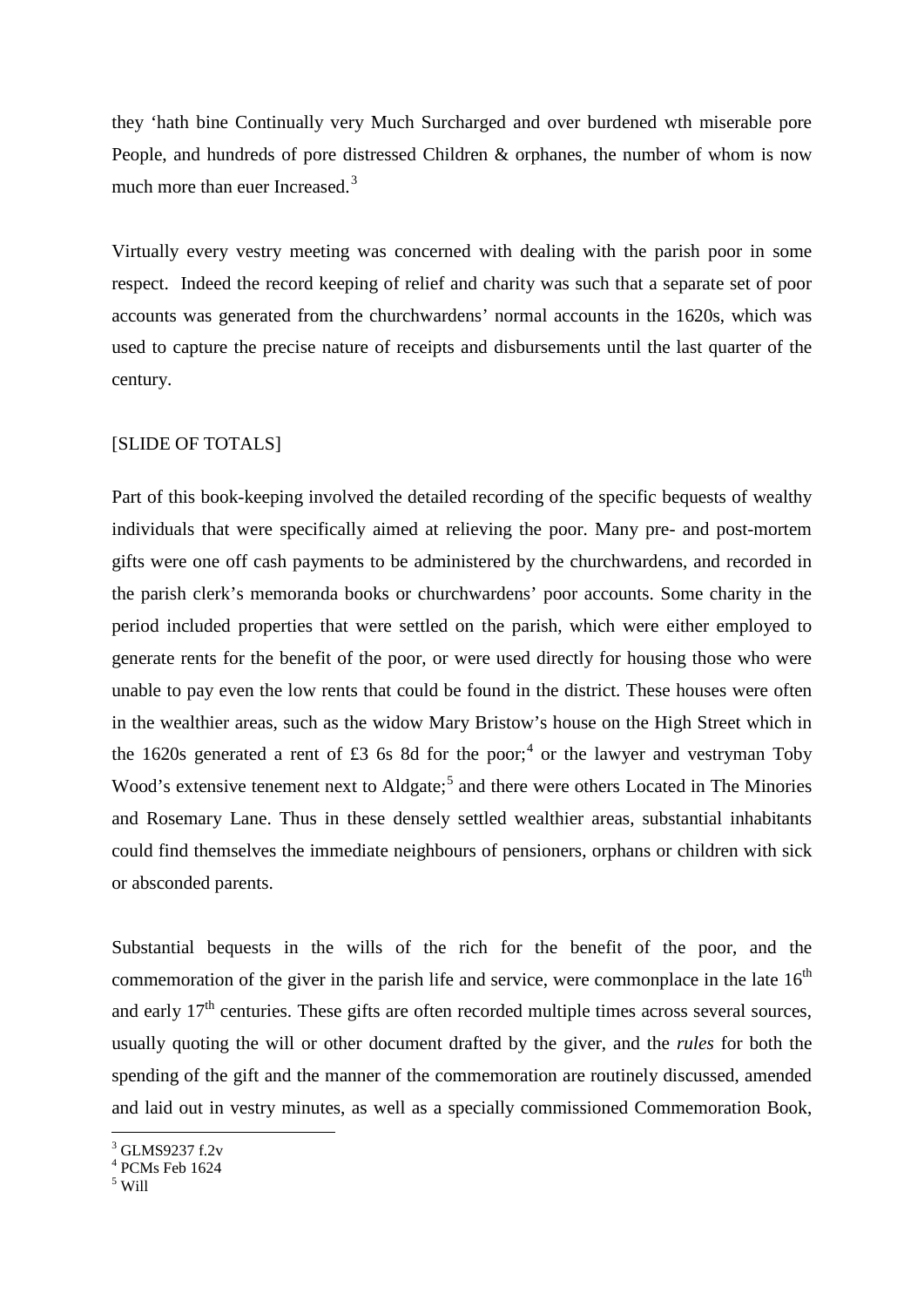for decades afterwards. The brewer John Franke already mentioned, for example, left in his will of 1557 a £5 dole to the parish poor on the day of his funeral, and 20s to be distributed to the poor on the anniversary of his burial – the Commemoration Book for 1692 records the continued collection and disbursement of this sum well over a century later.<sup>[6](#page-3-0)</sup> In the 1580s and 90s there was a spate of similar, often more substantial testamentary gifts which are likewise still active at the end of the  $17<sup>th</sup>$  century.

A customary part of the commemoration was a 'guest' sermon on the anniversary of the giver's burial, presumably to remind parishioners of the role of charity in their lives, and encourage subsequent giving. A typical example from the vestry minutes records the gift of £20 from the widow Anne Clarke made in 1611 – which money was to be given in stock to the clerk upon security and the proceeds used to help the poor according to the discretion of the churchwardens and vestrymen. It was agreed that there would be a sermon on the anniversary of her funeral, with payments made to the poor and the minister. Toby Wood, already mentioned, had the same, whilst other donors stipulated that two sermons were to be had each year. There are numerous similar examples of such commemoration in the memoranda books which run between 1583 and 1625, and they are redolent of the kinds of medieval death-bed charity which became derided as hypocritical by the end of the  $17<sup>th</sup>$ century. Nevertheless, the parish took considerable administrative pains to keep the income stream these gifts provided going. Even in the early  $18<sup>th</sup>$  century appointed committees of vestrymen were updating the Commemoration Book, and discussing who was responsible for paying long established and even relatively small gifts, such as John Frank's. Similarly they were concerned with the chasing up of gift payments that had lapsed, and incurring costs in the recovery of 'owed' payments from long established gifts, such as the £6 of Mr Edmunds' gift that was demanded in  $1693<sup>7</sup>$  $1693<sup>7</sup>$  $1693<sup>7</sup>$ 

The reason for such meticulous detail in the recording of charitable giving to the poor probably lies in the divergence between the scale of giving and the scale of the 'poor problem'. The period between the late sixteenth and early seventeenth centuries, which saw the most striking population boom in the parish, alongside a constantly pitched lament at the extent of its poverty, coincides precisely with the demise of large and small scale testamentary giving to the poor and the virtual disappearance of substantial households. This

<span id="page-3-0"></span><sup>&</sup>lt;sup>6</sup> Will TNA **PROB** 11/42B . CW a/cs PLEB 1691 and 1692.

<span id="page-3-1"></span>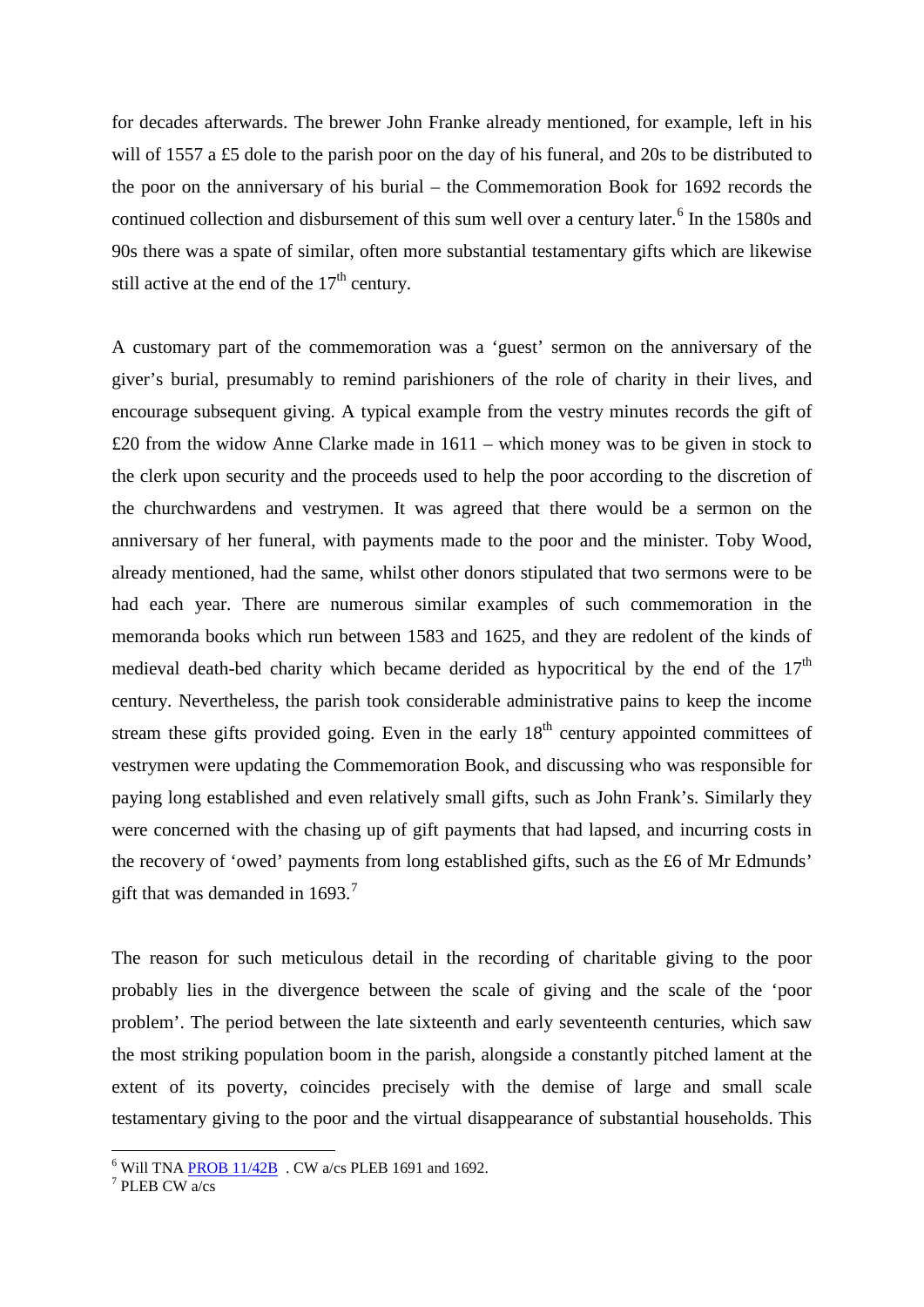is not to suggest that the practice of post-mortem charity stopped completely, as there are notable examples of it happening later – in 1721 a letter from Calcutta brought notification of the gift of Isaac Berkley merchant of 3000 rupees (£375) to the parish, although it is not clear that the money was intended for poor relief. But it is evident that after the first quarter of the  $17<sup>th</sup>$  century charitable bequests to Aldgate's poor were much less common than half a century before.

Of course, the degree of interaction between rich and poor in the context of this kind of charity may have been limited to specific occasions, many of which would have been encompassed with social and moral hierarchies to govern behaviour. Begging, church attendance, the implementation of local government – these were all occasions which would bring rich and poor into contact in situations where the social differences between them would be emphasised. The controls put in place to try to stem the tide of poverty that threatened the social fabric of London parishes, it has been argued, broadened both the extent and visibility of social demarcation between rich and poor. The mechanisms of Poor law, the issuing of badges to the poor (which in St Botolph cost  $14s$  [8](#page-4-0)d in  $1691<sup>8</sup>$ ) and other means of regulating relief highlighted the social consequences of being poor. Vestry minutes make it clear, for example, that committees met to judge the worthiness of the poor, with specific candidates for relief receiving aid or not based on the opinion of the parish's wealthy. The act of parish worthies sitting in judgement of the poor must surely have had implications for social interaction between the two classes. This is especially true given the acute impact the judgement could have on individuals' lives: in 1609 a program of demolishing and rebuilding a number of parish houses in the High Street and Woolsack Alley was planned, resulting in the forced removal of the pensioners occupying them (who had resisted two years' worth of repeated notice to vacate). In the winter of 1609 two of the six pensioners removed died in the street, despite the vestrymen's agreement to find them alternate lodgings.<sup>[9](#page-4-1)</sup>

The moral demarcation caused by charity to the poor also found its way into the *personal* giving of Aldgate's wealthy in the period, as epitomised in the charity of the parish's most celebrated donor, the merchant taylor Robert Dow, who died in 1612. Dow set up a fund which provided for 64 pensioners, as well as a room in the Merchant Taylors almshouses in the parish for one (subsequently two) poor widows of the parish. The gift was an expansive

<span id="page-4-0"></span> <sup>8</sup> CW a/cs PLEB

<span id="page-4-1"></span> $<sup>9</sup>$  This happened again in 1650s; VM LIts</sup>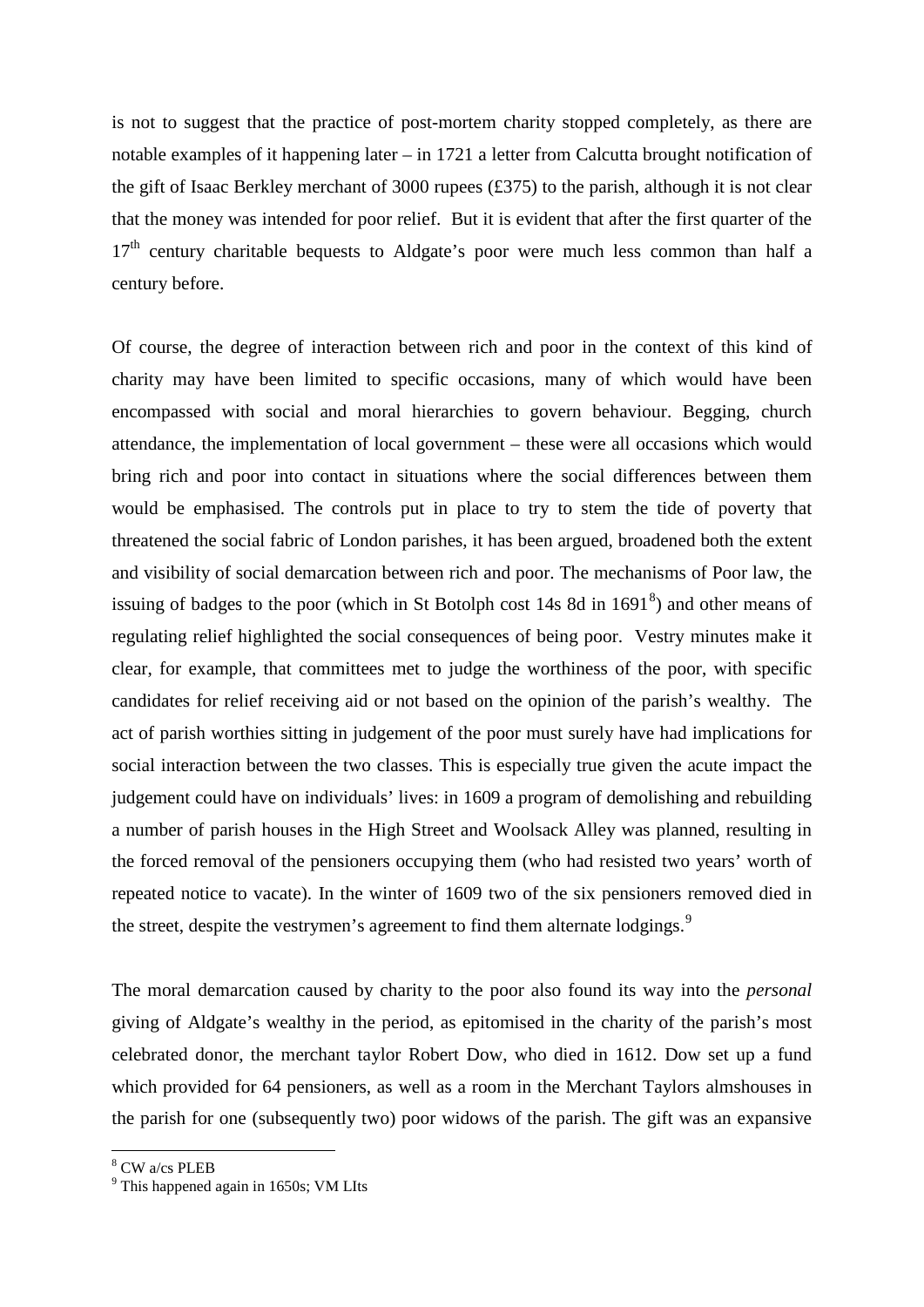one, and was set up through lengthy negotiations beginning in the mid-1580s - negotiations which not always went smoothly. Dow faced determined opposition over the acquisition of a plot of land from a neighbour who was asked to sell his house to accommodate the planned charity – but the backing of an impressive list of the parish's wealthy meant that the plan was successful.<sup>[10](#page-5-0)</sup>

Dow's famous charity, whilst impressively contributing to the parish's attempts to deal with its poor, underlined the moral demarcation between rich and poor through an extensive list of provisions, rules and requirements. The judgement of worthy pensioners was one aspect of this, along with the requirements for election to the almshouse – the parish nominated two poor widows (from four chosen equally from Portsoken and East Smithfield), one of which was picked by Dow *personally*. A period of continued residence in the parish was stipulated as a qualifying requirement, along with stringent standards of good reputation, moral standing and neighbourly consideration. Dow's gift notes that "the poor in these days are given untoo too much idleness and little labour … and much seeking after alms how little soever it be", an observation that sits squarely with Aldgate's vestry in the 1620s and 1630s, which provided hemp for spinning by the recipients of poor relief, "forasmuch as Christian Charitie requireth that the poore being restrayned from begging: [they] should haue worke provided for them, whereby they might be relived".<sup>[11](#page-5-1)</sup> Those in receipt of Dow's pension were also treated to a self-penned homily which, laden with moral superiority, lends support to those historians who see large scale 'pious' charity as a means of social demarcation and control.<sup>[12](#page-5-2)</sup> Beginning with a reminder that the recipient is fortunate to have been *chosen* when so many others had need of the charity, they are then amongst other things told to "live in all charitable and christian sort with your neighbours and be peace and love makers to your power considering with yourselves that you be aged and therefore most meet for you to give good example". This homily was annually commemorated on St Thomas' day right up until  $1890$ <sup>[13](#page-5-3)</sup>

Charity such as this is borne of and reinforces a particular kind of social interaction between rich and poor, essentially an idealised one, that emphasises social control. However, personal

<span id="page-5-2"></span>

<span id="page-5-0"></span><sup>&</sup>lt;sup>10</sup> PCMs May 1587; witness vestry meeting sept 1584 (PCMs) for list of signatories to Dowe's acquisition of land to build houses on near the poor lands – all the big names signed up<br><sup>11</sup> Cw poor accounts f.33v<br><sup>12</sup> *Londinopolis*, 54-60 <sup>13</sup> Atkinson 163-4

<span id="page-5-1"></span>

<span id="page-5-3"></span>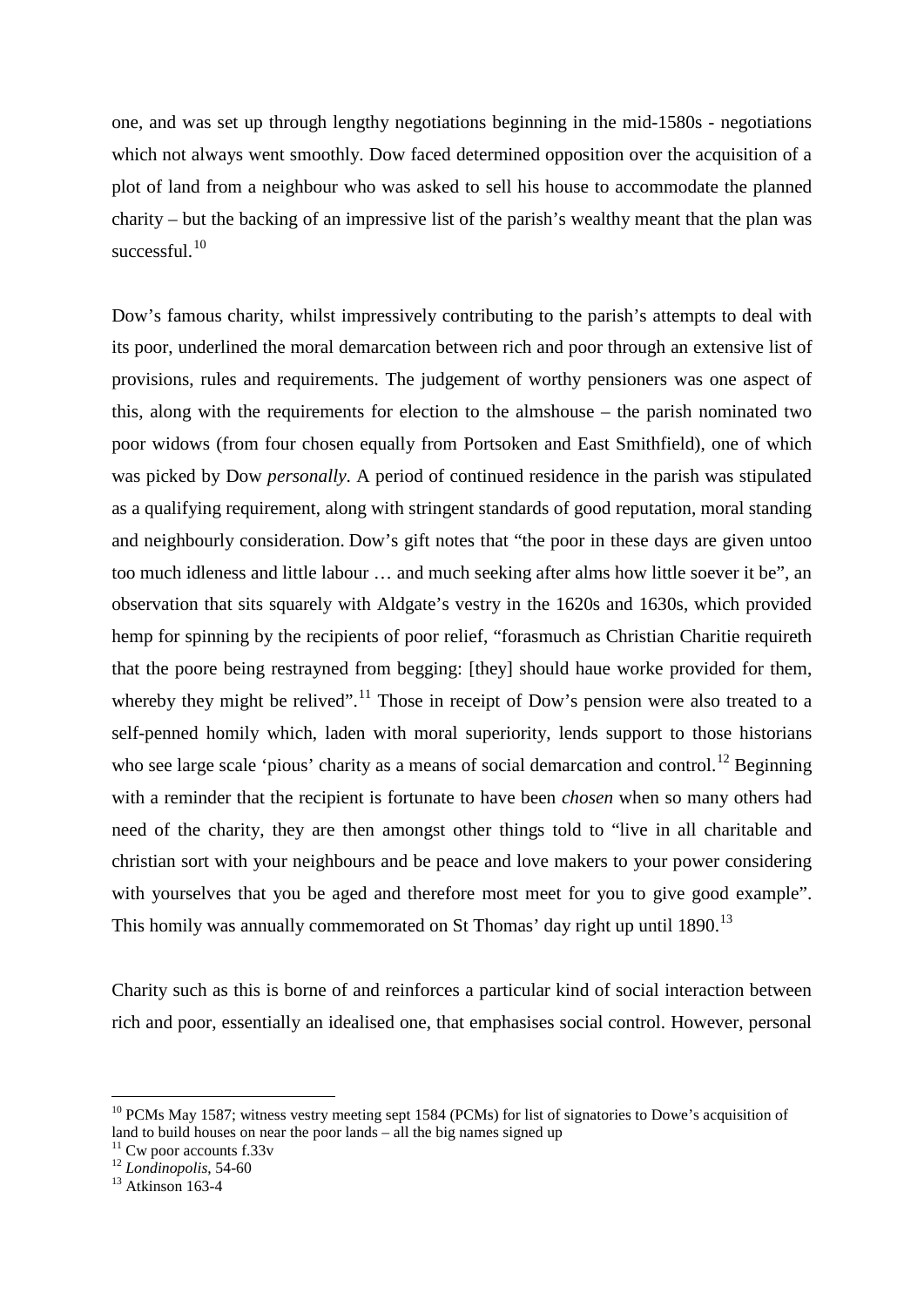giving by the wealthy on anything approaching this scale, and certainly with the kind of explicit instructions associated with it, disappears in our area during the  $17<sup>th</sup>$  century.

However from the late  $16<sup>th</sup>$  century, a less anonymous type of charity existed, which may have persisted through the  $17<sup>th</sup>$  century, and which provided significantly more interaction between rich and poor. The provision of what might be called a 'surrogate household' to those in immediate need was a form of charity that may have endured the perceived demise of charitable giving. It was also a form of charity that was by no means the exclusive province of the wealthy – both rich and poor were brought together by it, with each acting in the role of donor and recipient on different occasions.

The provision of this kind of charity took a number of forms: the nursing of orphans and foundlings; caring for the sick; housing the homeless poor; the sheltering of young pregnant women about to give birth and so on. Some of these activities bordered on social and legal transgression, and were sometimes investigated by parish representatives, but nevertheless crop up repeatedly in the sources. Quite often the householder taking in the needy is mentioned only once in this context, suggesting an ad hoc response to a particular individual 'crisis', and can be relatively humble in terms of their status and wealth. Sometimes a pattern is evident – for example, sick and dying sailors that arrive at the wharves are often taken in by mariners or their wives; whilst many others are taken in by victuallers, tipplers, or others evidently keeping an inn and therefore presumably with room to spare. On occasion, the constables assign a household to accommodate someone in need, although it is likely that these again are decided on an ad hoc basis. Finally, the poor accounts indicate regular payments to a few individuals, often poor widows, for the longer term care of orphaned children, or elderly parishioners.

These latter aside (being representative of parish-organised relief), the taking in of individuals may well represent a relatively intimate form of social interaction. There are examples of the poor taking in the rich, although these latter were often not parishioners, as in 1587 when the birth of the son of Richard Baylye citizen and vintner of St Vedast Foster Lane, occurred in the house of George Graves, a labouring man of Aldgate.<sup>[14](#page-6-0)</sup> Other examples of this kind of provision occur throughout the  $17<sup>th</sup>$  century, with wealthy goldsmiths being

<span id="page-6-0"></span><sup>&</sup>lt;sup>14</sup> PCMs December 1587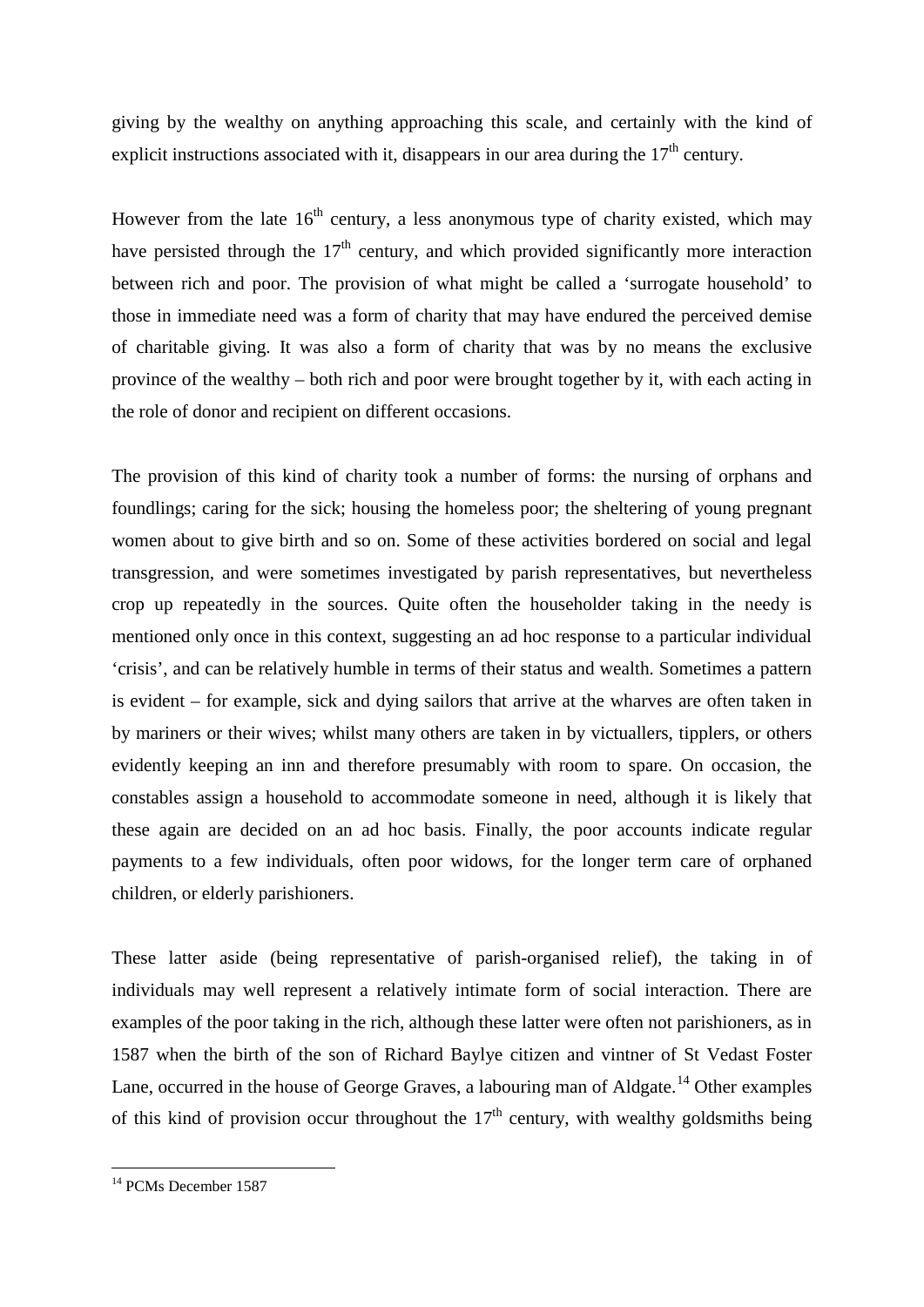taken ill and cared for in the houses of poor widows in the 1620s, and similar cases occurred in the 1660s and 70s before the churchwardens intervened to take charge of the situation.

However, in terms of provision for needy parishioners, it is evident that the rich accommodated the poor within their households, sometimes for short times, sometimes for longer intervals; and there is evidence that this practice continued across our period, although the nature of the sources makes it difficult to determine whether it occurs so commonly by the end of the  $17<sup>th</sup>$  century. But there does appear to be something of a shift in the context of such provision by the wealthy, and that is that in the late  $16<sup>th</sup>/early$   $17<sup>th</sup>$  centuries, acting as a surrogate household was part of a 'package' of charitable provision, whereas in the late  $17<sup>th</sup>$ century, it seems to have been the only informal charitable activity of the rich that can be seen in the sources (other than weekly collections at the door of the church).

An example of such a 'package' can be seen in the activities of Anthony Duffield a largescale beer brewer, who died in 1591. Duffield was one of Aldgate's wealthy patrons, actively involved in local government and the vestry, who regularly made donations to the poor during his lifetime, and then left a substantial gift in his will. His charitable activities appear repeatedly throughout parish records in the latter decades of the  $16<sup>th</sup>$  century. In February every year "acordinge to his accostomed maner" he gave 6s 8d to be spent on bread for the poor, which in 1583 fed '120 poore persones'.[15](#page-7-0) At the funeral of his tunman in April, he provided for the poor two barrels of crown beer and eight dozen of bread; and there are references to a number of other incidental gifts. This regular lifetime giving to the poor is notable, and indeed noted in the records, and was in addition to his provision of household accommodation. In 1586, an 18 year old man whose "name Was not knowne He Was one that Went a goodinge as I was informed by serten other masterles men he had bene a cooper… This yonge fellow being sicke was taken into the oven pitt at the howse of Mt Anthony Douffeild".[16](#page-7-1) A year later an unnamed vagrant was allowed to shelter in Duffield's storehouse.

Examples of substantial households sheltering the needy can be found elsewhere among the records. In the Duffield example, whilst it may not have been the case of the brewer welcoming waifs and strays into the bosom of his private household, it still suggests some

<span id="page-7-1"></span>

<span id="page-7-0"></span><sup>&</sup>lt;sup>15</sup> PCMs Feb 1583<br><sup>16</sup> Perhaps coincidentally Cooper was buried out of Duffield's house on the  $16/2$